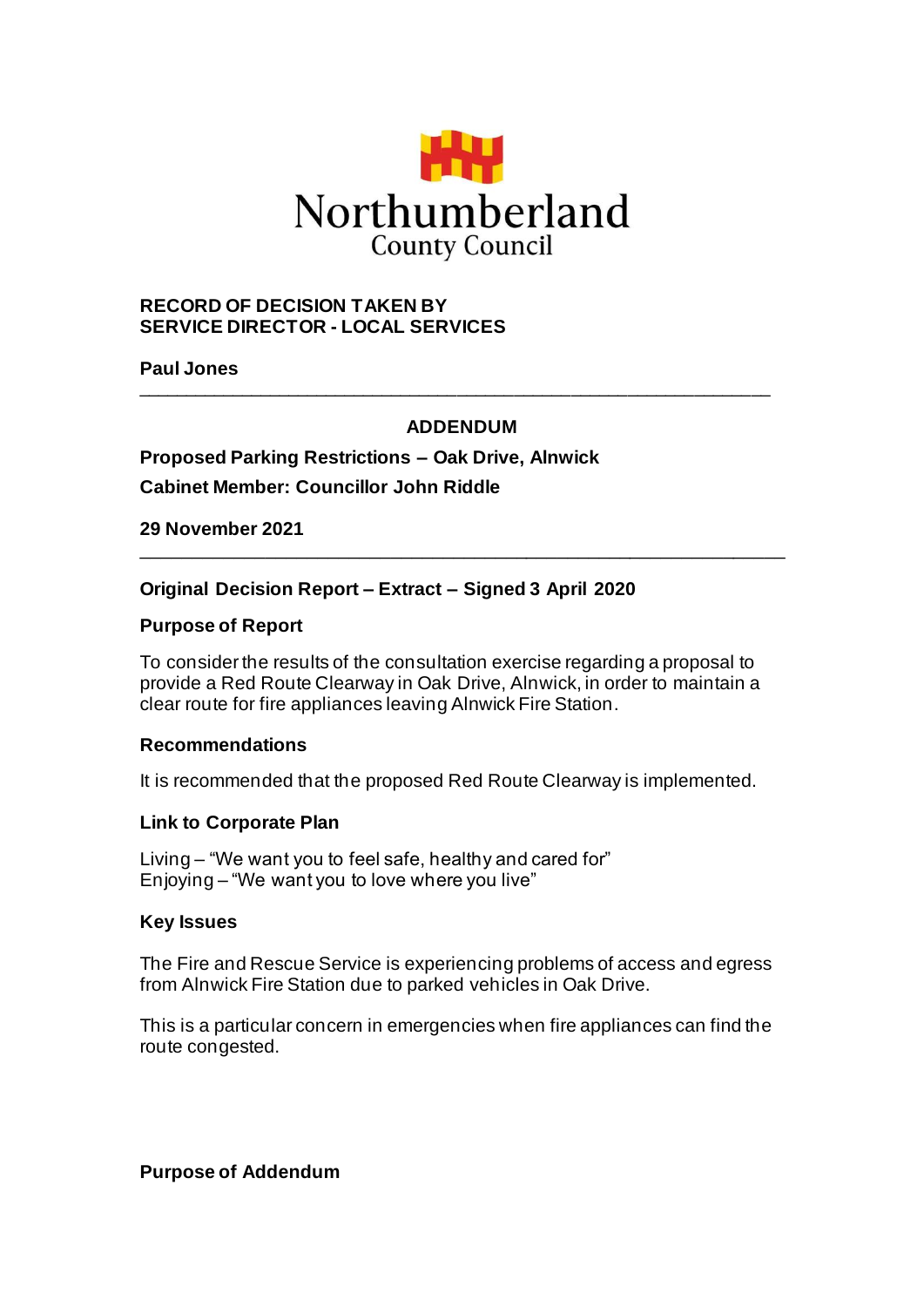A Red Route Clearway in the form of 'No Waiting at Any Time' restrictions i.e. double red lines, was agreed to be implemented on Oak Drive in conjunction with the existing red lines on the privately owned Blackthorn Close which links directly with this road. The originally proposed plan can be viewed in Appendix A.

As prescribed by the Department for Transport in the Traffic Signs Manual Chapter 3, Section 16, Red Route Clearways are appropriate for heavily trafficked urban roads only, with the intention of addressing problems on a whole-route basis as opposed to relatively short lengths of road.

Officers have therefore reviewed Oak Drive and concluded that this section of road does not meet the criteria for a Red Route Clearway to be introduced, however 'No Waiting or Loading at Any Time' restrictions in the form of double yellow lines and double kerb blips to improve the flow of traffic and road safety within the area would suffice for the purpose of this required intervention. Details of this new proposal can be found in Appendix B.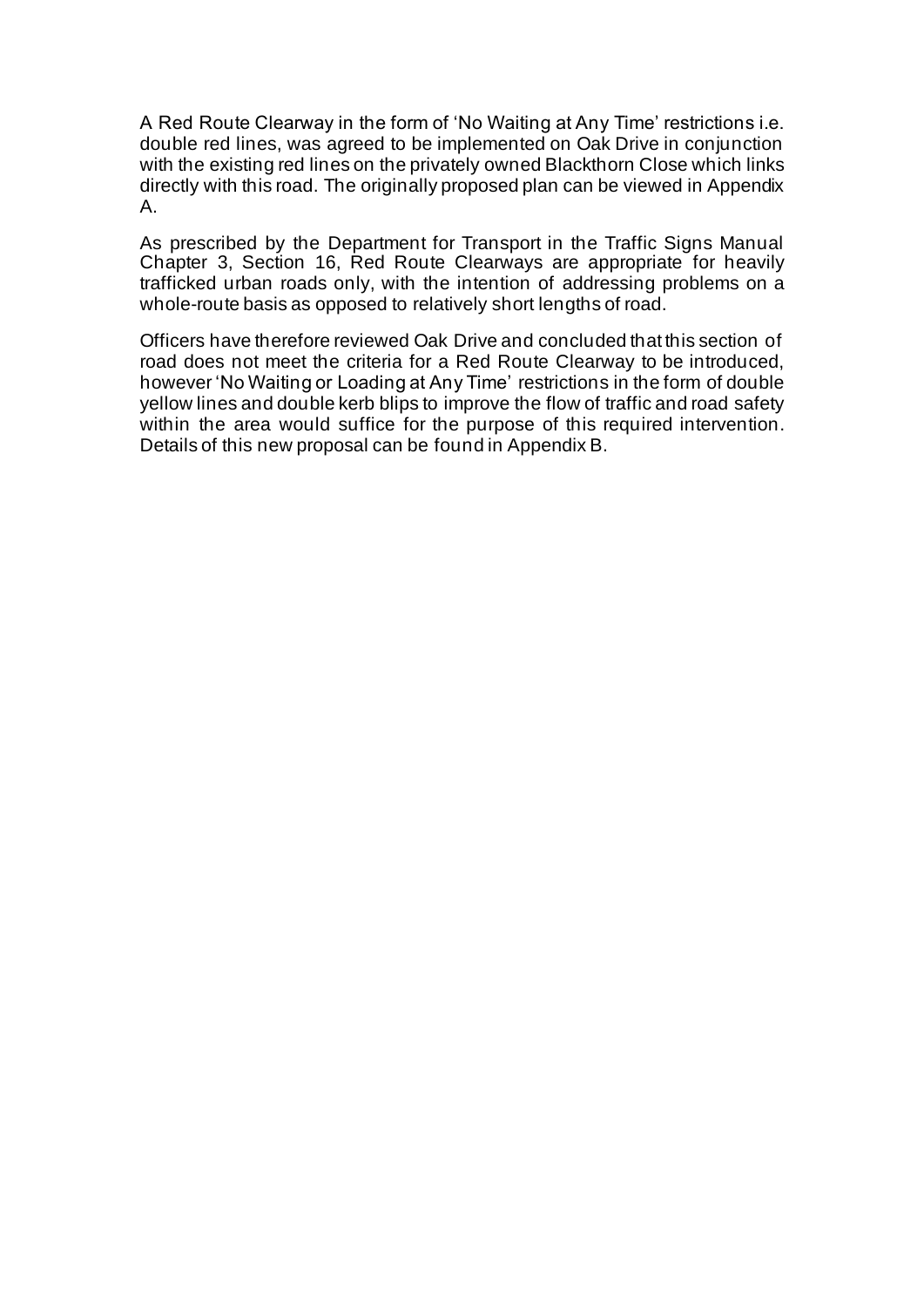# **Implications Arising out of the Report**

| <b>Policy</b>                              | Consistent with existing policies                                                                                |
|--------------------------------------------|------------------------------------------------------------------------------------------------------------------|
| <b>Finance and</b><br>value for<br>money   | Scheme will be financed through the 2021-22 LTP Programme                                                        |
| Legal                                      | Motorists will be required to comply with the Traffic Regulation<br>Orders (TRO_003_43)                          |
| <b>Procurement</b>                         | Road markings and associated traffic signs to meet Regulations<br>for Traffic Regulation Orders                  |
| <b>Human</b><br><b>Resources</b>           | None                                                                                                             |
| <b>Property</b>                            | None                                                                                                             |
| <b>Equalities</b>                          | N/A                                                                                                              |
| (Impact<br>Assessment<br>attached)         |                                                                                                                  |
| $No$ $\Box$<br>Yes $\Box$<br>N/A<br>$\Box$ |                                                                                                                  |
| <b>Risk</b><br><b>Assessment</b>           | The parking proposals are designed to reduce the risks<br>associated with obstructive and indiscriminate parking |
| Crime &<br><b>Disorder</b>                 | Regulations in place to carry out enforcement                                                                    |
| <b>Customer</b><br><b>Consideration</b>    | Statutory consultees have been consulted                                                                         |
| Carbon<br>reduction                        | None                                                                                                             |
| <b>Wards</b>                               | Alnwick                                                                                                          |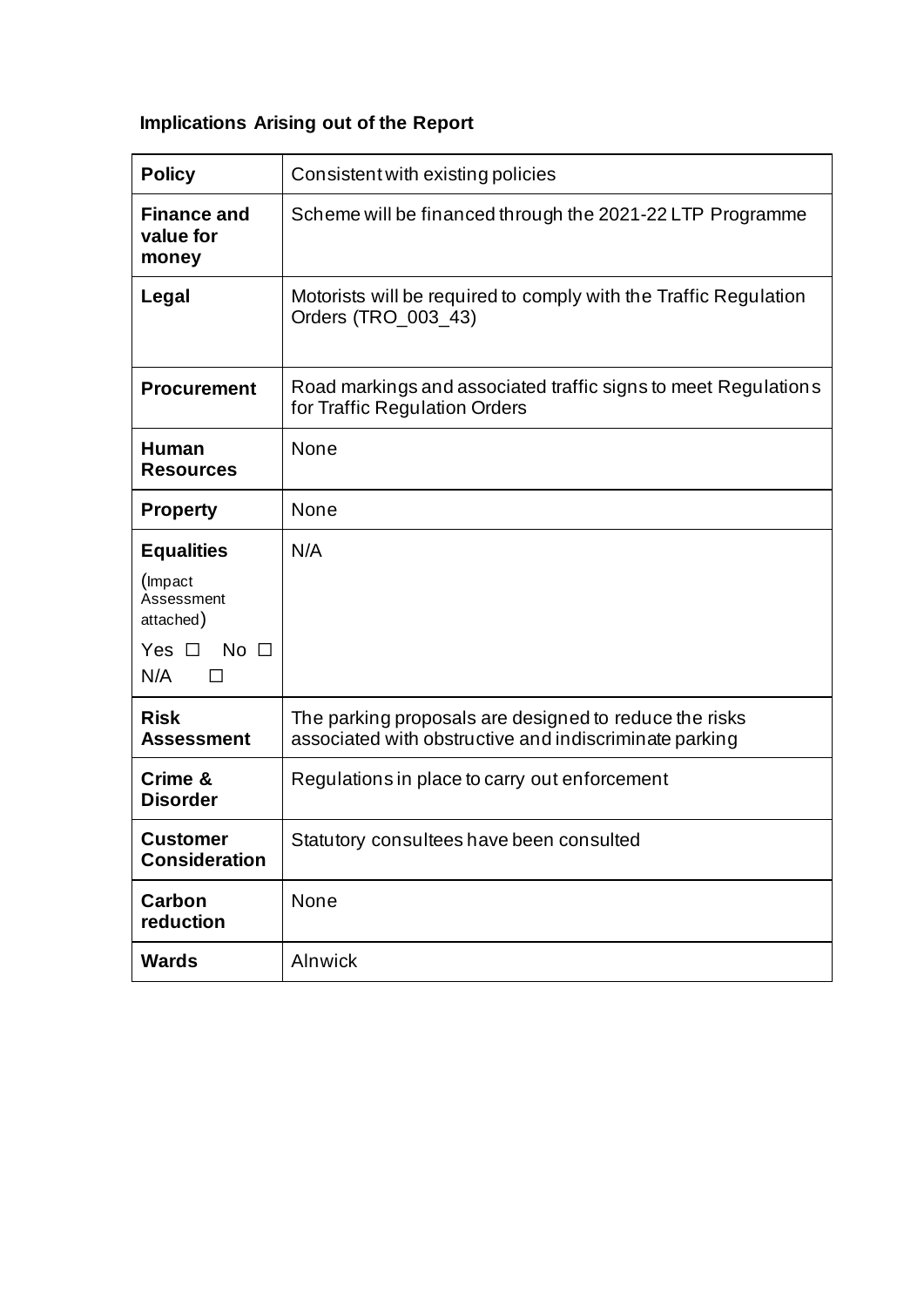# **Background Papers:**

File reference – S:\Highways\PROJECT\20\HE Minor Improvements\HE203423D TROs\HE203423D-28 Oak Drive Alnwick

\_\_\_\_\_\_\_\_\_\_\_\_\_\_\_\_\_\_\_\_\_\_\_\_\_\_\_\_\_\_\_\_\_\_\_\_\_\_\_\_\_\_\_\_\_\_\_\_\_\_\_\_\_\_\_\_\_\_\_\_\_\_\_\_\_\_\_

Appendix A – Original Scheme Plan

Appendix B – Proposed New Scheme Plan

# **Author and Contact Details**

Report Author **William Binks, Programme Officer**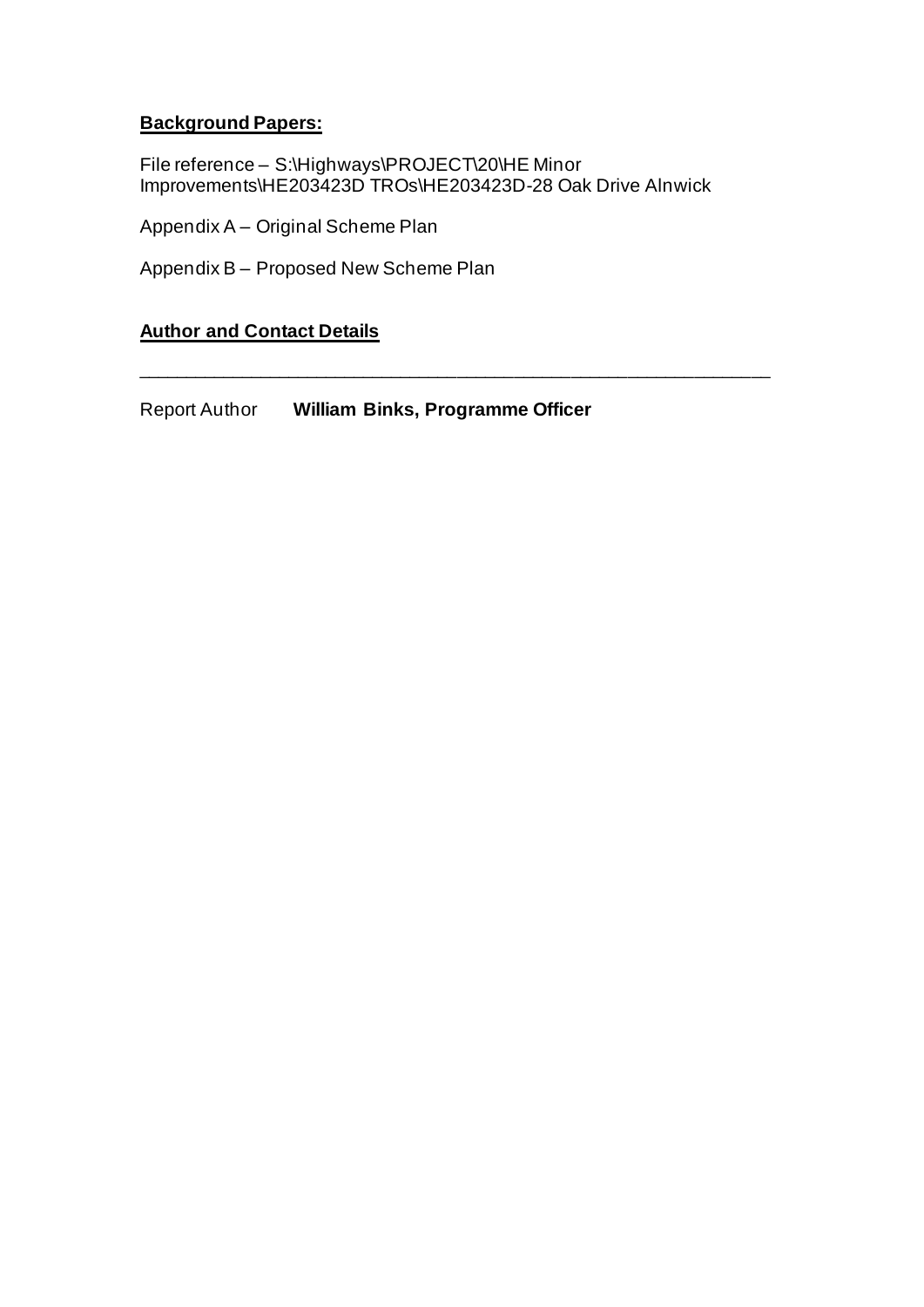# **DECISION TAKEN**

Waiting or Loading at Any Time'

restrictions are introduced

| Title of Officer:      | <b>Service Director, Local Services</b>                                |
|------------------------|------------------------------------------------------------------------|
| Subject:               | Proposed parking restrictions at Oak<br>Drive, Alnwick                 |
| <b>Consultation:</b>   | No responses received                                                  |
| <b>Decision Taken:</b> | To amend the proposed parking<br>restrictions at Oak Drive so that 'No |

Signature of Director

**Date** 14th December 2021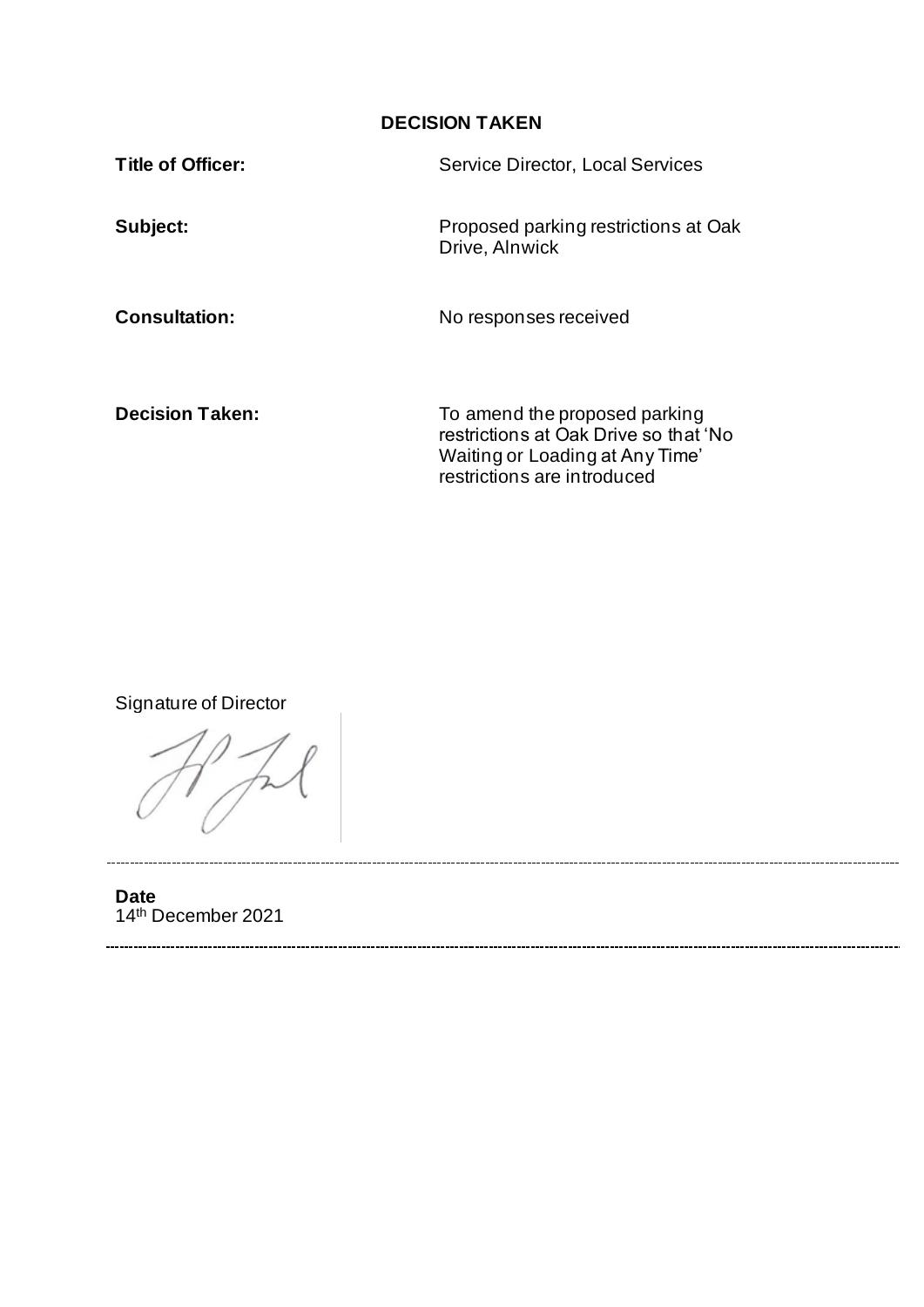**Appendix A – Original Scheme Plan**